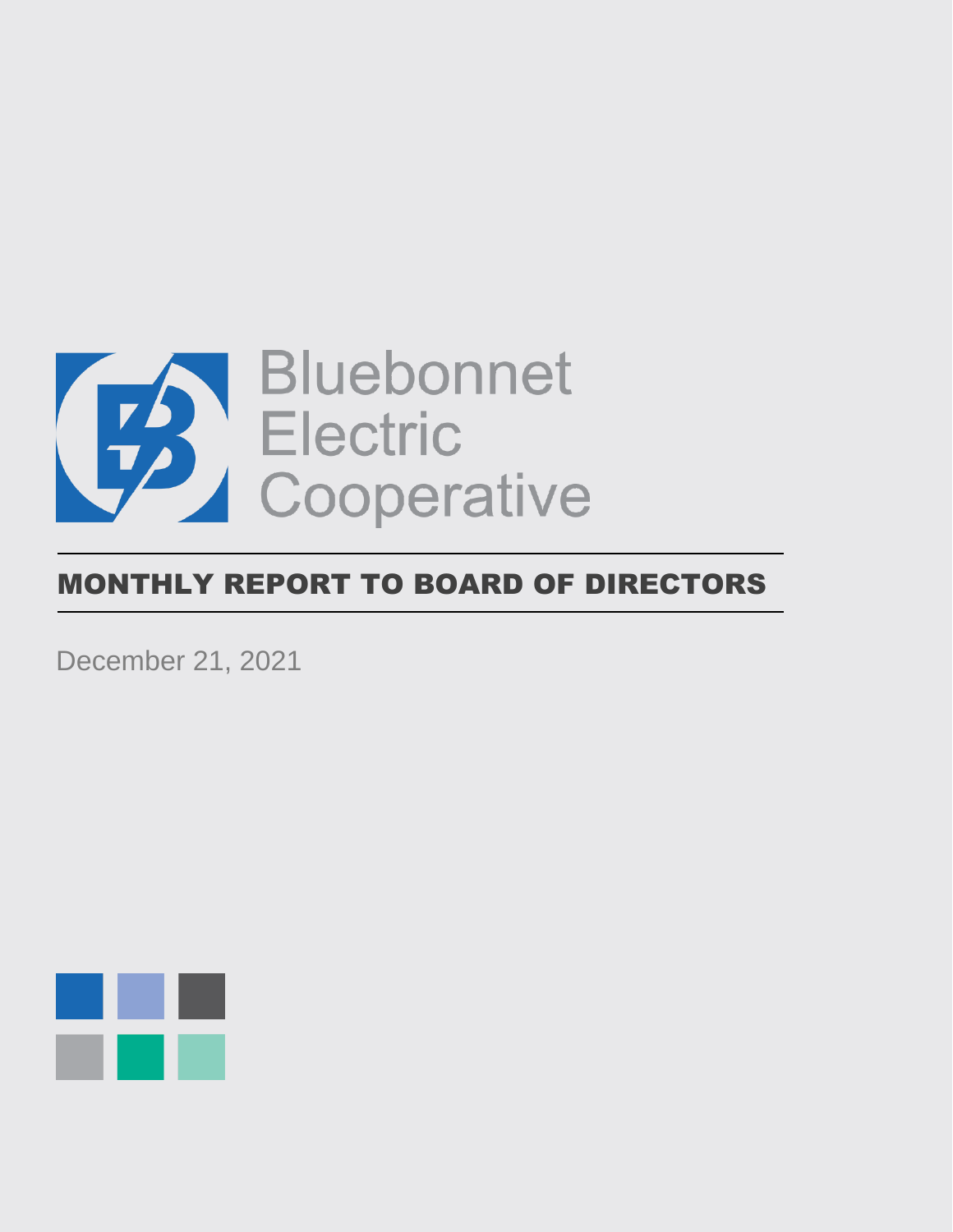

# **Tuesday, December 21, 2021 1:00 pm**

## **Invocation**

#### **Items from Chair**

1. Approve Minutes of November 19, 2021 Regular Meeting

# **Items from CEO**

## **Staff Reports**

- 1. Corporate Services
	- a. Financial reports
	- b. PCRF
	- c. Purchase orders

#### 2. System Operations

- a. New extensions
- b. Residential developments
- 3. Administrative Services a. 6-Month look ahead
- 4. Public Affairs
	- a. Legislative update

#### **Action Items from Regular Session**

- 1. Approve the payment of the November LCRA, AEP, and BP power bill invoices
- 2. Authorize the write-off of 2020 outstanding inactive account balances in the amount of \$390,048
- 3. Approve a purchase requisition for the construction services required to replace six (6) transmission structures along the Lyle Wolz to Lyons transmission line
- 4. Approve the purchase requisition for a substation transformer for Butler Substation
- 5. Approve additional electric operations funding of contractor labor in 2021
- 6. Approval of Bluebonnet's five-year Business Plan with related strategic initiatives and budgets for fiscal years 2022 – 2026

## **Action Items included in five-year Business Plan**

- 7. Approval of licensing and maintenance agreements supporting software, hardware and mailroom services
- 8. Approve purchase orders for telecommunications services from AT&T FirstNet
- 9. Authorize renewal of service agreement with Frank McCamant
- 10. Authorize ground line pole inspection, treatment, and trussing
- 11. Authorize vegetation maintenance for 2022